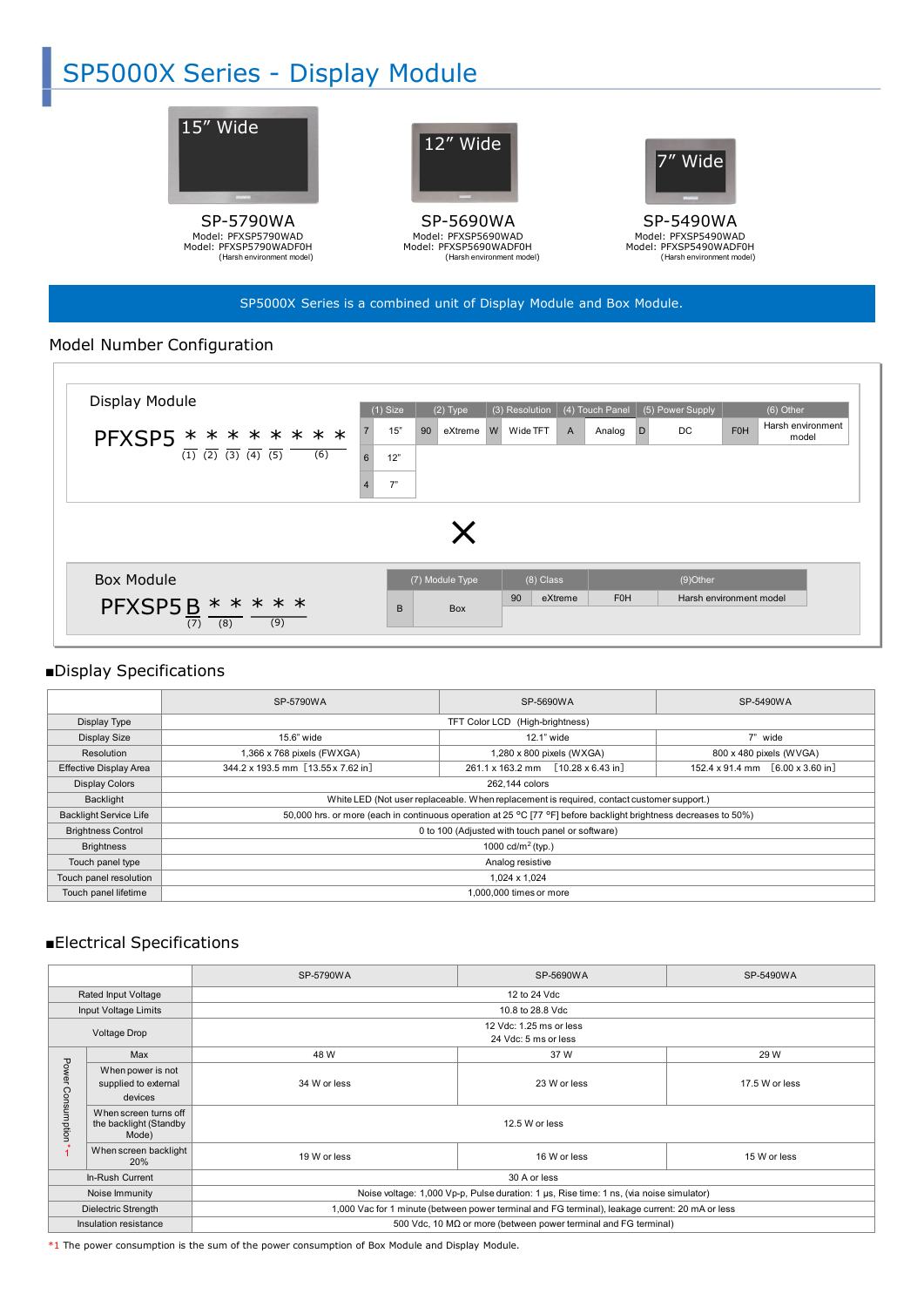### ■ Environmental Specification

#### NOTE:

1) Box Module environmental specifications follow those of the connected Display Module.<br>2) When using any of the options for this product, check the specifications for special conditions or cautions that may apply to this

|                                              | SP-5790WA                                                                                                                                                                                                                                                                                                                                                                                                                                                  | SP-5690WA                                                                                                                                                                                                                                                                                                                                                                                                                                 | SP-5490WA                                                 |  |
|----------------------------------------------|------------------------------------------------------------------------------------------------------------------------------------------------------------------------------------------------------------------------------------------------------------------------------------------------------------------------------------------------------------------------------------------------------------------------------------------------------------|-------------------------------------------------------------------------------------------------------------------------------------------------------------------------------------------------------------------------------------------------------------------------------------------------------------------------------------------------------------------------------------------------------------------------------------------|-----------------------------------------------------------|--|
| Ambient air temperature*1                    | -20 to 60 °C (-4 to 140 °F)                                                                                                                                                                                                                                                                                                                                                                                                                                | -30 to 70 °C (-22 to 158 °F)                                                                                                                                                                                                                                                                                                                                                                                                              | -30 to 65 °C (-22 to 149 °F)                              |  |
|                                              | When installing and wiring:<br>-5 to 60 °C (23 to 140 °F)                                                                                                                                                                                                                                                                                                                                                                                                  | When installing and wiring:<br>-5 to 70 °C (23 to 158 °F)                                                                                                                                                                                                                                                                                                                                                                                 | When installing and wiring:<br>-5 to 65 °C (23 to 149 °F) |  |
| Storage temperature*1                        | -20 to 60 °C I-4 to 140 °F1                                                                                                                                                                                                                                                                                                                                                                                                                                | -30 to 70 °C [-22 to 158 °F]                                                                                                                                                                                                                                                                                                                                                                                                              |                                                           |  |
| Ambient humidity                             |                                                                                                                                                                                                                                                                                                                                                                                                                                                            | 10 to 90 % RH (Wet bulb temperature: 39 °C [102.2 °F] max. - no condensation)                                                                                                                                                                                                                                                                                                                                                             |                                                           |  |
|                                              |                                                                                                                                                                                                                                                                                                                                                                                                                                                            | 10 to 90 % RH (Wet bulb temperature : 39 °C [102.2 °F] max. - no condensation)                                                                                                                                                                                                                                                                                                                                                            |                                                           |  |
| Storage humidity                             |                                                                                                                                                                                                                                                                                                                                                                                                                                                            |                                                                                                                                                                                                                                                                                                                                                                                                                                           |                                                           |  |
| Dust                                         |                                                                                                                                                                                                                                                                                                                                                                                                                                                            | 0.1 mg/m <sup>3</sup> (10 <sup>-7</sup> oz/ft <sup>3</sup> ) or less (non-conductive levels)                                                                                                                                                                                                                                                                                                                                              |                                                           |  |
| Pollution degree                             |                                                                                                                                                                                                                                                                                                                                                                                                                                                            | 3 for front face, 2 for other sides                                                                                                                                                                                                                                                                                                                                                                                                       |                                                           |  |
| Corrosive gases                              |                                                                                                                                                                                                                                                                                                                                                                                                                                                            | Free of corrosive gases<br>Harsh environment model (Model numbers ending with "F0H") : IEC/EN 60721-3-3 Class 3C3 *2                                                                                                                                                                                                                                                                                                                      |                                                           |  |
| Atmospheric pressure<br>(operating altitude) | 800 to 1,114 hPa (2,000 m [6,561 ft] or lower)                                                                                                                                                                                                                                                                                                                                                                                                             |                                                                                                                                                                                                                                                                                                                                                                                                                                           |                                                           |  |
| UV resistance (front side)                   | Cutoff: 99% or more (380 nm)                                                                                                                                                                                                                                                                                                                                                                                                                               |                                                                                                                                                                                                                                                                                                                                                                                                                                           |                                                           |  |
| Vibration resistance*1                       | IEC 60068-2-6 compliant<br>5 to 9 Hz Single amplitude 3.5 mm (0.14 in)<br>9 to 150 Hz Fixed acceleration: 9.8 m/s <sup>2</sup><br>X, Y, Z directions for 10 cycles<br>(approximately 100 minutes)<br>IEC 61373: 1999 (Category 1, Class B)<br>5≤f≤150 Hz (weight < 500 kg: f1=5 Hz, f2=150 Hz)<br>acceleration:<br>Up and down: 7.90 m/s <sup>2</sup> , Right and left: 3.50 m/s <sup>2</sup> , Back<br>and forward: 5.50 m/s <sup>2<math>*</math></sup> 3 | IEC 60068-2-6 compliant<br>5 to 9 Hz Single amplitude 7 mm (0.28 in)<br>9 to 150 Hz Fixed acceleration: 19.6 m/s <sup>2</sup><br>X, Y, Z directions for 10 cycles<br>(approximately 100 minutes)<br>IEC 61373: 1999 (Category 1, Class B)<br>5≤f≤150 Hz (weight < 500 kg: f1=5 Hz, f2=150 Hz)<br>acceleration:<br>Up and down: 7.90 m/s <sup>2</sup> , Right and left: 3.50 m/s <sup>2</sup> ,<br>Back and forward: 5.50 m/s <sup>2</sup> |                                                           |  |
| Shock resistance*1                           | IEC 60068-2-27 compliant<br>147 m/s <sup>2</sup> , 11 ms, X, Y, Z directions for 3 times                                                                                                                                                                                                                                                                                                                                                                   | IEC 60068-2-27 compliant<br>392 m/s <sup>2</sup> , 11 ms, X, Y, Z directions for 3 times                                                                                                                                                                                                                                                                                                                                                  |                                                           |  |
| Electronic fast<br>transient/burst immunity  | IEC 61000-4-4<br>2 kV: Power port<br>1 kV: Signal ports                                                                                                                                                                                                                                                                                                                                                                                                    |                                                                                                                                                                                                                                                                                                                                                                                                                                           |                                                           |  |
| Electrostatic discharge<br>immunity          | Contact discharge method: 6 kVAir discharge method: 8 kV(IEC/EN 61000-4-2 Level 3)                                                                                                                                                                                                                                                                                                                                                                         |                                                                                                                                                                                                                                                                                                                                                                                                                                           |                                                           |  |

\*1 When using the fieldbus unit, environmental specifications follow those of the fieldbus unit.

\*2 For use in more severe environments, products with model numbers that end in"F0H" have conformal coating of electronic boards. Test levels are as follows.

| Model                                           | <b>Standards</b> | Levels                                                                                                                                     |
|-------------------------------------------------|------------------|--------------------------------------------------------------------------------------------------------------------------------------------|
| Products with model numbers<br>that end in"F0H" | IEC/EN 60721-3-3 | Flowing mixed gas; class 3C3, 25 ° C (77 ° F), 75% relative humidity, $t = 7$ days Concentrations<br>(ppm): H2S: 2.5 / Cl2: 0.1 / SO2: 2.0 |

Apply grease (Nyogel 760G) for corrosion prevention to the following interface points.

| Box Module     | Display module interface, expansion unit interface, Ethernet interface x 2, USB (Type A) interface x 2, USB (mini-B) interface,<br>system card interface, storage card interface |
|----------------|----------------------------------------------------------------------------------------------------------------------------------------------------------------------------------|
| Display Module | Box module interface                                                                                                                                                             |

\*3 When using <J1939 unit>: IEC 60068-2-6 compliant

5...9 Hz Single amplitude:1.75 mm (0.069 in) 9...150 Hz Fixed acceleration: 4.9 m/s2X, Y, Z directions for10 cycles (approximately 100 minutes)

#### ■ Structural specifications

|                          | SP-5790WA                                                                                                                                                                            | SP-5690WA                                                                        | SP-5490WA                                                                                   |
|--------------------------|--------------------------------------------------------------------------------------------------------------------------------------------------------------------------------------|----------------------------------------------------------------------------------|---------------------------------------------------------------------------------------------|
| Cooling method           | Functional grounding: Grounding resistance of 100 $\Omega$ or less, 2 mm <sup>2</sup> (AWG 14) or thicker wire, or your country's applicable standard (same for FG and SG terminals) |                                                                                  |                                                                                             |
| Cooling method           | Natural air circulation                                                                                                                                                              |                                                                                  |                                                                                             |
| Structure*4              | IP66F, IP67F, Type 4X (indoor and outdoor use), Type 12, Type13 *5<br>* on the front panel when properly installed in an enclosure.                                                  |                                                                                  |                                                                                             |
| External dimensions      | 408 x 264 x 68 mm<br>$[16.06 \times 10.39 \times 2.68]$ in                                                                                                                           | 308.5 x 230.5 x 68 mm<br>$[12.15 \times 9.07 \times 2.68]$ in]                   | 203.6 x 148.6 x 37 mm<br>$[8.02 \times 5.85 \times 1.45]$ in                                |
| Panel cut-out dimensions | 394 x 250 mm [15.51 x 9.84 in]*6<br>Panel thickness area: 1.6 to 5 mm [0.06 to 0.2 in]*7                                                                                             | 295 x 217 mm [11.61 x 8.54 in]*6<br>Panel thickness area: 1.65 mm [0.060.2 in]*7 | 190 x 135 mm [7.48 x 5.31 in] <sup>*6</sup><br>Panel thickness area: 1.65 mm [0.060.2 in]*7 |
| Weight                   | 4.8 kg (10.6 lb) or les                                                                                                                                                              | 3.2 kg (7.1 lb) or less                                                          | 1.3 kg (2.9 lb) or less                                                                     |
| Front bezel materials    | Aluminum die-cast<br>Stainless steel                                                                                                                                                 |                                                                                  |                                                                                             |

\*4 The front face of this product, installed in a solid panel, has been tested using conditions equivalent to the standards shown in the specification. Even though this product's level of resistance is equivalent to these standards, oils that should have no effect on this product can possibly harm this product. This can occur in areas where either vaporized oils are present, or where low viscosity<br>cutting oils are allowe product and separate protection measures are suggested. Also, if non-approved oils are present, they may cause deformation or corrosion of the front panel's cover. Therefore, prior to installing this product, be sure to confirm the type of conditions that will be present in this product 's operating environment. If the installation gasket is used for a long period of time, or if this product and its<br>gasket are rem

\*5 Check the model number and product version (PV) on the product label. If the product version is "PV: 01" and only with one of the following model numbers, the protection level is IP66F.<br>Model number: PFXSP5490WAD, PFXSP

 $*6$  For dimensional tolerance, everything +1/-0 mm (+0.04/-0 in) and R in angle are below R3 (R0.12 in).

\*7 Even if the installation wall thickness is within the recommended range for the Panel Cut Dimensions, depending on wall's material, size, and installation location of this product and other devices, the installation wall could warp. To prevent warping, the installation surface may need to be strengthened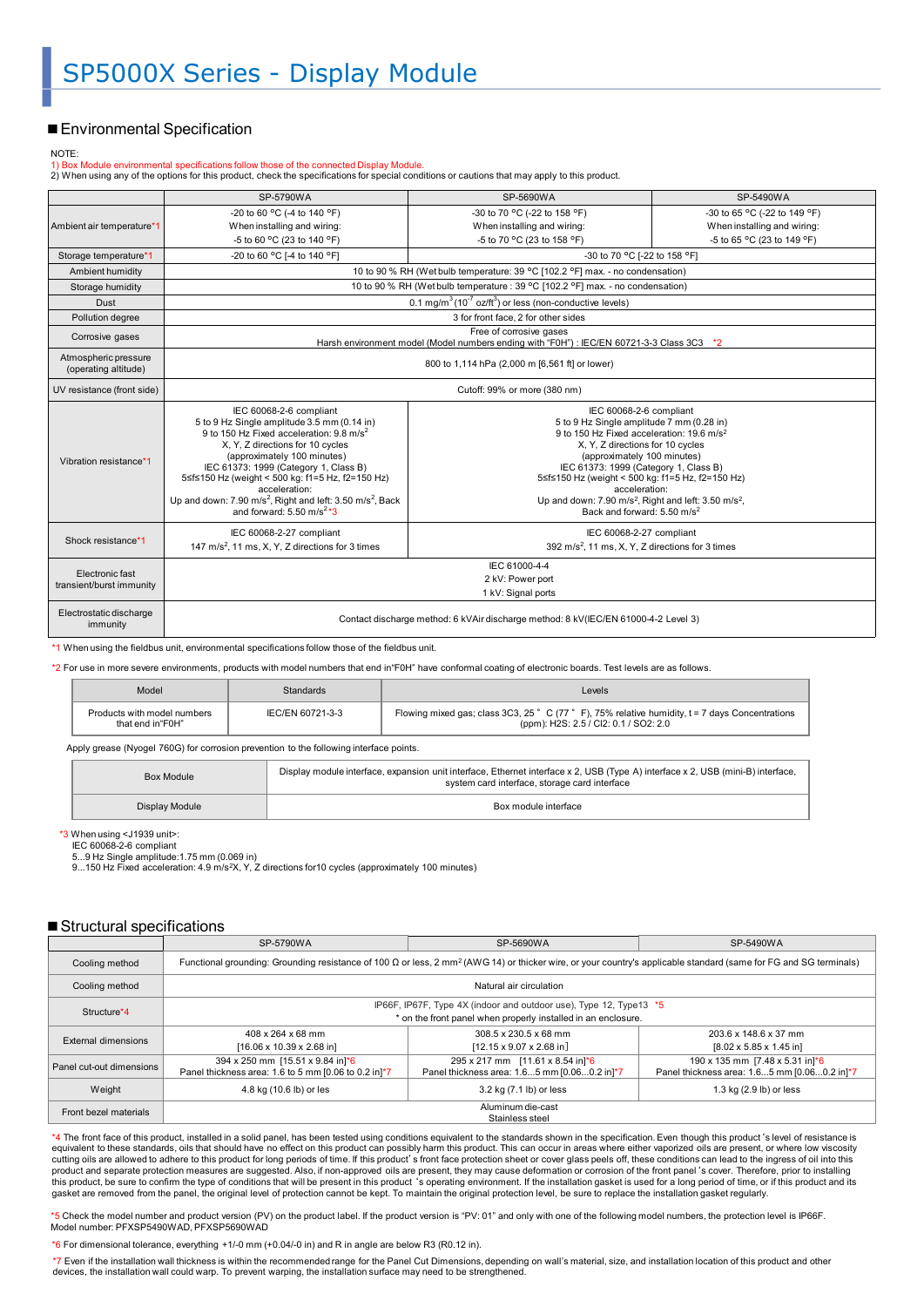## SP5000X Series - Display Module



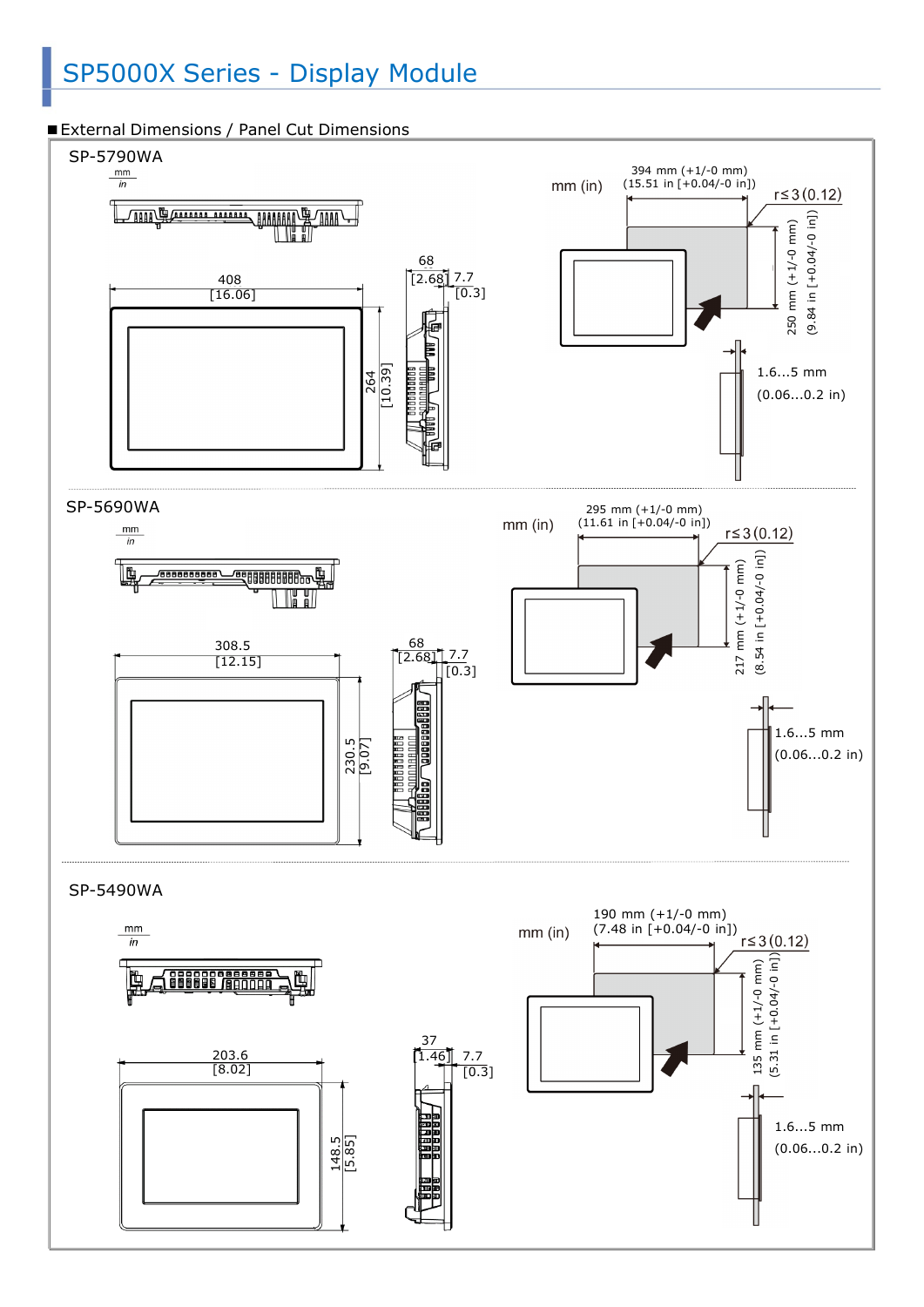

SP-5B90 Model: PFXSP5B90 Model: PFXSP5B90F0H (Harsh environment model)

SP5000X Series is a combined unit of Display Module and Box Module.

## Model Number Configuration



#### ■ Memory

|                    |                   |                    | SP-5B90                            |  |
|--------------------|-------------------|--------------------|------------------------------------|--|
| Application memory | Editor: GP-Pro EX | Media              | SD Card                            |  |
|                    |                   | Screen area*1      | 64 MB                              |  |
|                    |                   | User font area     | 8 MB                               |  |
|                    |                   | Logic program area | 132KB (Equivalent to 15,000 steps) |  |
|                    |                   | Free space         | $\sim$                             |  |
|                    | Removable system  |                    | Yes                                |  |
| Backup memory      | Editor: GP-Pro EX | Screen area        | NVRAM 320 KB                       |  |
|                    |                   | Variable area      | NVRAM 64 KB                        |  |
|                    |                   | Battery            | $-1$                               |  |

\*1 Use the screen area when the user font area's capacity is exceeded – for example, when an image font or a picture font is used –.

\*2 SP5000X series can retain NVRAM (backup memory) and RTC (clock data) without any batteries. But, when no power is supplied for 100 days or more, it's necessary to<br>additionally mount this option item to retain RTC (clock

#### ■ Interface Specification

|                | SP-5B90                                                                                                                                                                                                             |  |
|----------------|---------------------------------------------------------------------------------------------------------------------------------------------------------------------------------------------------------------------|--|
| Serial (COM1)  | Asynchronous Transmission: RS-232C / 422 / 485, Data Length: 7 or 8 bits,<br>Stop Bit: 1 or 2 bits, Parity: None, Even or Odd, Data Transmission Speed: 2,400 (1,200) to 115,200 bps, Connector: D-Sub 9 pin (plug) |  |
| Serial (COM2)  | Asynchronous Transmission: RS-232C / 422 / 485, Data Length: 7 or 8 bits,<br>Stop Bit: 1 or 2 bits, Parity: None, Even or Odd, Data Transmission Speed: 2,400 (1,200) to 115,200 bps, Connector: D-Sub 9 pin (plug) |  |
| $USB$ (Type A) | Conforms to USB 2.0 (Type A) x 2<br>Power supply voltage: $5$ Vdc $\pm 5$ %<br>Output Current: 500 mA/port<br>Communication distance: 5 m [16.4 ft.]                                                                |  |
| USB (mini-B)   | Conforms to USB 2.0 (mini-B) x 1, Communication Distance: 5 m [16.4 ft] or less                                                                                                                                     |  |
| Ethernet       | EEE802.3i / IEEE802.3u / IEEE802.3ab, 10BASE-T / 100BASE-TX / 1000BASE-T, Connector: Modular jack (RJ-45) x 2 *3                                                                                                    |  |
| SD card        | SD Card Slot (System) x 1, SD Card Slot (Storage) x 1                                                                                                                                                               |  |
| Expansion unit | Fieldbus Unit (J1939 or PROFIBUS or CANopen or FLEX NETWORK) x 1                                                                                                                                                    |  |
| Sound output   | Speaker Output: 300mW (Rated Load: 8Ω, Frequency: 1kHz) (Software Switch), LINE Output: Rated load: 10kΩ or more (Software Switch), Connector: 2-piece<br>terminal block (AUX) x 1                                  |  |
| AUX output     | Alarm Output or Buzzer Output x 1<br>Rated Voltage: 24 Vdc, Rated Current: 50 mA or less<br>Connector: 2-piece terminal block (AUX) x 1                                                                             |  |

\*3 For 1000BASE-T communication, use twisted pair Ethernet cables with a rating of category 5e or higher.

## NOTE:

1) Box Module environmental specifications follow those of the connected Display Module.<br>2) When using any of the options for this product, check the specifications for special conditions or cautions that may apply to this